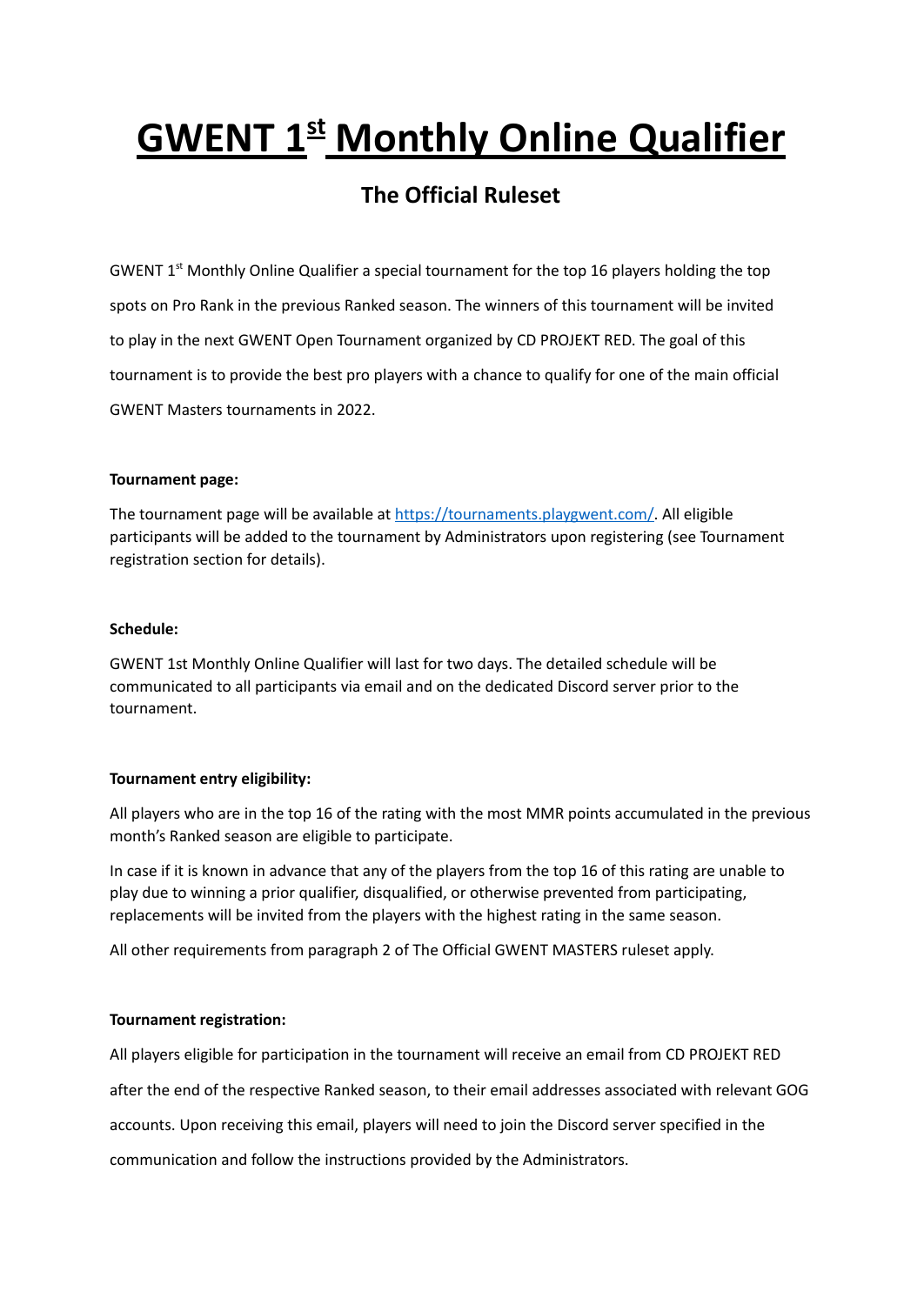The link to the tournament hosted on <https://tournaments.playgwent.com/> will be published on the official Discord. Players will be automatically added there by the Administrators.

Once players are added to the tournament, they will be instructed to log in to The Tournament platform with their GOG credentials.

Players will be required to submit 4 decks (each from a unique faction) required for the tournament directly to the platform. This action needs to be completed no later than 1 hour before the start of the tournament. Failing to do that will result in an automatic disqualification. All decklists submitted by players will be revealed simultaneously by the admins

You can find a helpful guide about using The Tournament Platform here: https://tournaments.playgwent.com/about

#### **No-shows:**

Players who will be late for the start of any round for more than 10

minutes will automatically receive a technical loss in the relevant match. If any player will be late for

two matches straight he or she will be automatically disqualified from the tournament.

In case a player is missing his/her opponent after 10 minutes since the beginning of any round,

he/she should report it on a #no-shows channel on the Discord tournament server.

#### **Bans**

Before the start of each series, players must ban one of their opponent's decks. It can be done on The Tournament Platform by clicking on the match. A banned deck can't be used until the end of the match.

#### **Turn order**

Turn order in all tournament matches will be randomized by The Tournament Platform. In the match menu players will be able to see the order of turns ( golden "1" coin symbol for going 1st, silver "2" symbol for going 2nd)

#### **Forfeits:**

All players can forfeit the tournament at any given moment by forfeiting the game in progress and notifying their current opponents and tournament Administrators (by leaving a message on the

#results channel on the Discord tournament server).

Players will be deemed to immediately and automatically forfeit his/her Match in accordance with

paragraph 9 of Official GWENT MASTERS ruleset.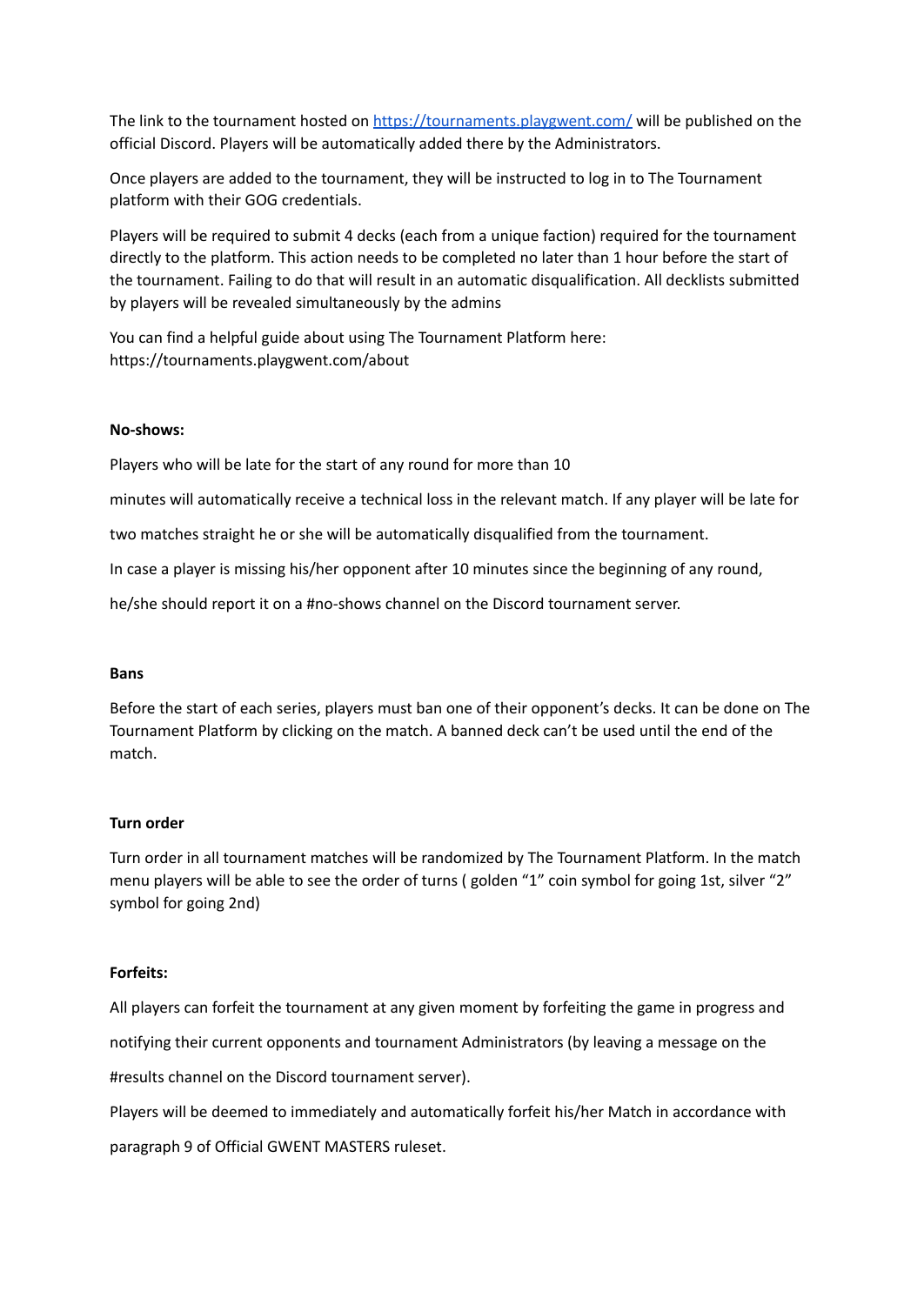#### **Bugs and disconnects:**

In case of permanent disconnect from a game of GWENT for any reason - the disconnected players will automatically lose that game. His/her opponent needs to report this issue to the

#results channel on the Discord tournament server. In case of any technical issues or bugs encountered on the Tournament Platform or in-game players are required to contact Tournament Administrators on Discord for guidance.

#### **Reporting results:**

Match results will be displayed on the Tournament platform automatically. In case of any errors or bugs affecting the score, players are required to contact Tournament Administrators (#results channel on Discord).

#### **Tournament Administrators:**

Administrators will settle potential disputes according to this Ruleset and the Official GWENT MASTERS ruleset, as well as a sense of sportsmanship. The decision of administrators in case of a dispute is final and binding.

#### **Conduct:**

All relevant rules from paragraph 12 of The Official GWENT MASTERS ruleset will be applied accordingly to this tournament.

#### **Rules and format:**

The top 16 players will compete in a double-elimination format.

- All matches will be played in a best-of-five format;
- The first 3 rounds of the qualifier will be played of both winners' and losers' brackets will be played on Day 1, the rest of the tournament will be played on Day 2;
- Opponents will be able to ban, in secret, a chosen enemy deck at the beginning of each

#### match;

- Seeding to the Double Elimination bracket will be random;
- Each participant must build 4 decks;

● Decks cannot be modified between games and/or matches and must be submitted no later than 1 hour before the tournament start;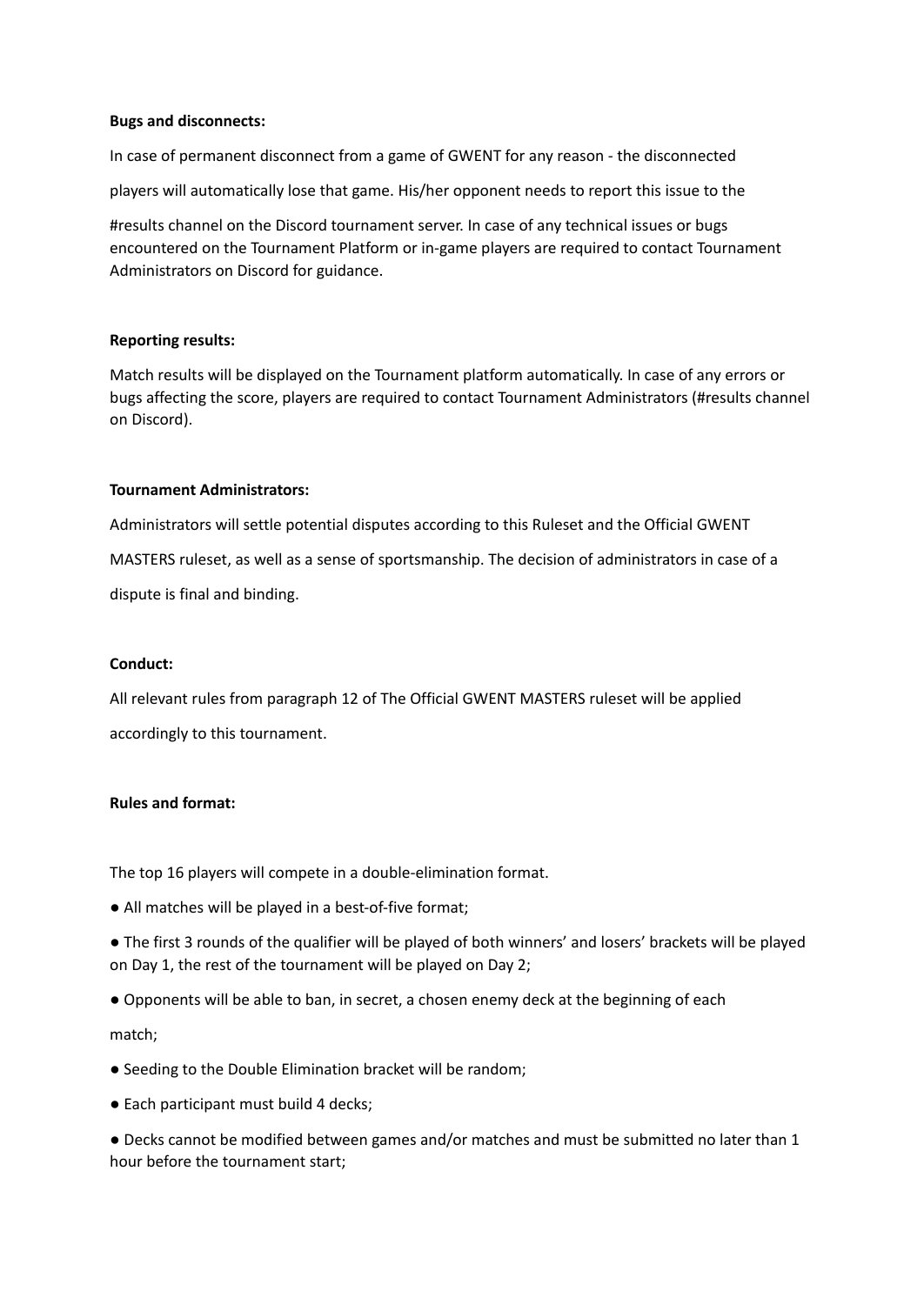● In the event of a tie, the entire game will be restarted from the beginning with the same decks;

● Winning decks can't be used to play another game while losing ones may be used again or be swapped out for another;

● Players are allowed to use trackers during the entirety of the tournament.

#### **Prizes:**

The winners of the both double-elimination bracket (i.e. winners of the lower and higher brackets) will be invited to participate in the next GWENT Open Tournament, where he or she will have a chance to compete for a share of a \$10 000 prize pool, Crown Points and the invitation to World Masters.

Additionally, Players will be able to earn Crown Points for finishing in one of top-4 positions in the qualifier's standings:

1st Place (winner): 5 CP

2nd Place (runner-up): 4 CP

3rd Place (loser of the final round in the lower bracket): 3 CP

4th Place (loser of the pre-final round in the lower bracket): 2 CP

See GWENT Masters rules section 5.5 for more details.

#### **Communication:**

All eligible players need to join the Discord channel sent by CDPR to the email associated with their GOG account. Discord will be used as the main communication tool for a duration of the tournament, however in order to communicate with their opponents, players can use private messages on Discord or GOG. Please be respectful towards the administrators and other participants of the tournament alike.

#### **Administrators:**

Main Administrator of the tournament will be Giordano, Discord name **[ESC] giordaniko#1938**. Assistant administrators:

**HighNoon#8965**

**[ESC] Ci\_87#3766**